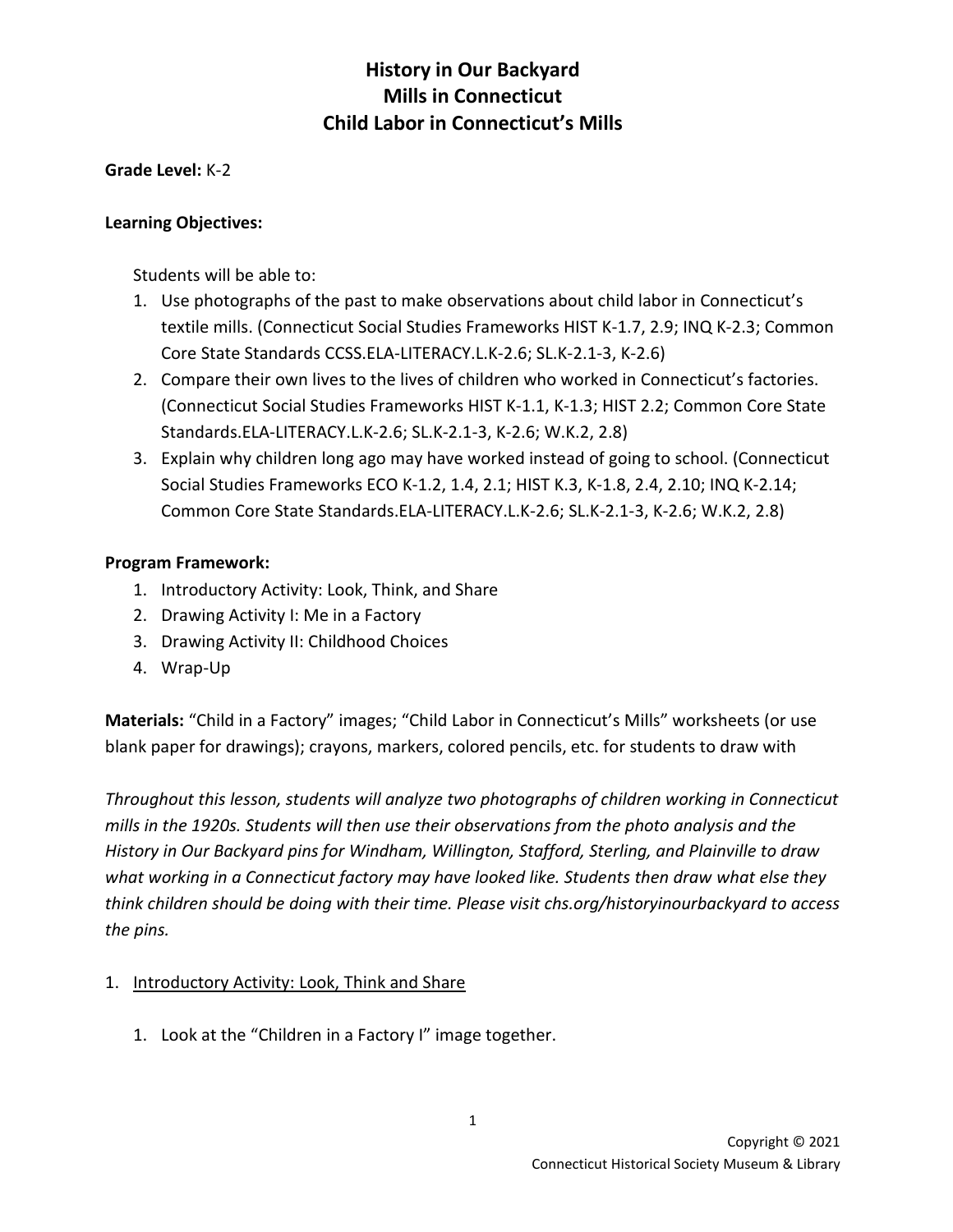- 2. After taking some time to examine the photograph silently, discuss the following questions with a friend or family member. Adults may wish to us[e Visual Thinking](https://vtshome.org/)  **[Strategies](https://vtshome.org/) to help spark discussion.** 
	- a. Key VTS questions
		- i. What's going on in this image?
		- ii. What makes you say that?
		- iii. What else do you notice?
	- b. Other questions to explore
		- i. What do you think this place might sound like? Smell like?
		- ii. How do you think the children feel? What makes you say that?
		- iii. Would you want to work with them? Why or why not?
- 3. Ask an adult to explain the terms **child labor** and **factory**. To learn more about child labor, visit the section titled "Fast Facts about Child Labor."
	- a. **Child Labor:** Child labor is when businesses use children as workers.
	- b. **Factory:** A building or group of buildings where workers make things
- 4. Now look at the "Children in a Factory II" image below.
- 5. After taking some time to examine the photograph silently, discuss the following questions with a friend or family member, while you look at the photograph:
	- a. What do you see?
	- b. What do you think this place might sound like? Smell like?
	- c. How do you think the children feel? What makes you say that?
	- d. Would you want to work with them? Why or why not?

#### 2. Me in a Factory!: Drawing Activity I

- 1. Go to the handout titled, "Me in a Factory."
- 2. Before you draw, think about these questions:
	- a. What does a factory look like?
	- b. If you were working in a factory, how might you look?
	- c. What feelings would you have if you had to work in a factory all day? Happy, sad, angry, bored, scared, or upset?
- 3. In the box, draw a picture of yourself working in a factory.
- 4. When you are done, share your drawing with a friend or family member and explain what you drew.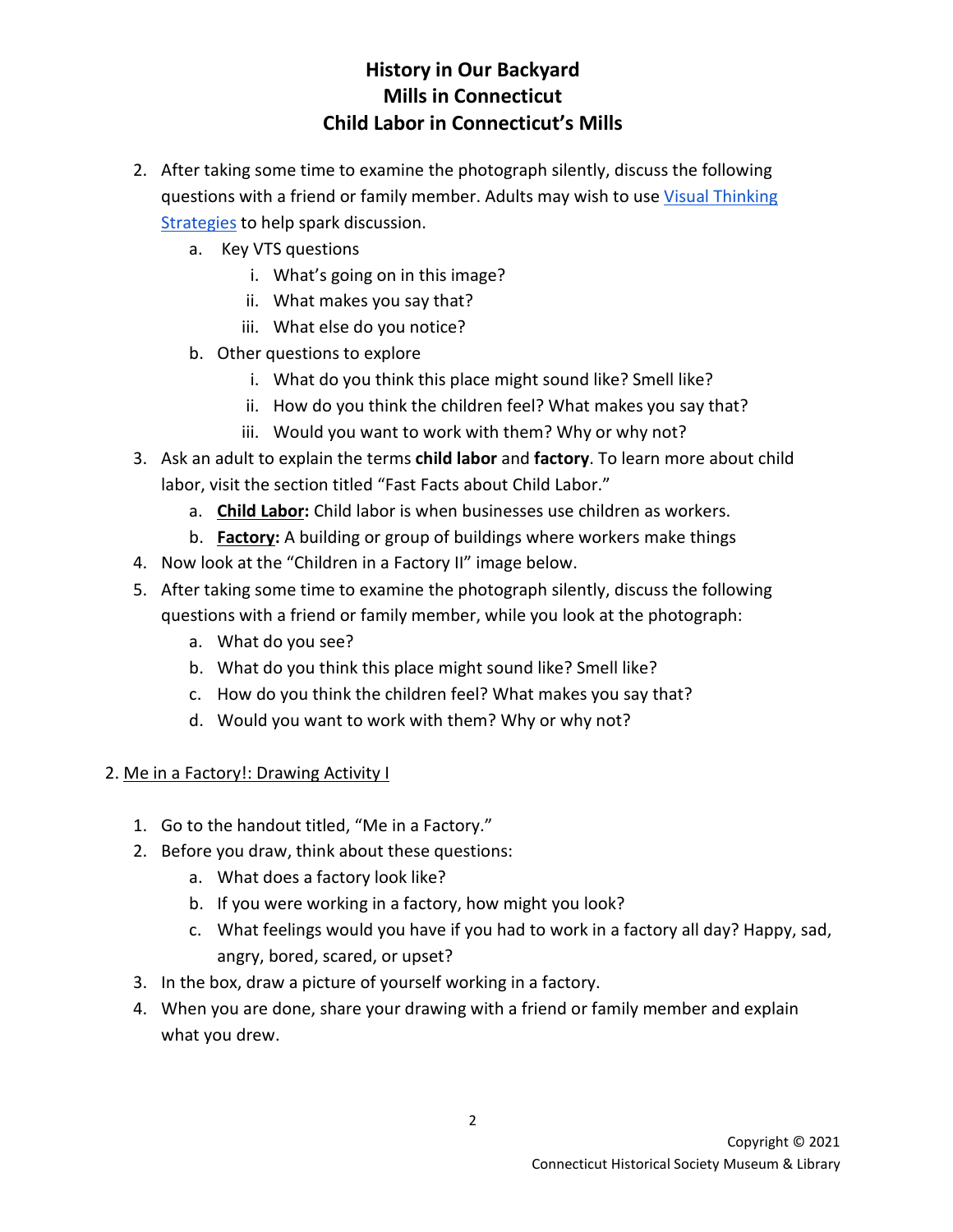### 3. Childhood Choices: Drawing Activity II

- 1. Go to the section titled "Childhood Choices."
- 2. In a moment, we're going to make another drawing. Before you draw, think about these questions:
	- a. Do you think children should work in factories? Why or why not?
	- b. If not, what do you think they should they be doing instead?
		- i. Should children be in school?
		- ii. Should they be having fun?
		- iii. Should they be playing with friends?
- 3. In the box, draw a picture of what you think children should do instead of working in factories. Make sure you show how they feel about what they are doing (happy, sad, angry, bored).
- 4. When you have completed your drawing, share it with a friend or family member and explain what you drew.
- 5. Wrap-Up:
	- 1. What is a factory? What is child labor?
	- 2. Ask a friend or family member if they think children should work in factories. Do you agree? Explain your reasons.
	- 3. Do you think children always have a choice about whether or not they go to work instead of going to school?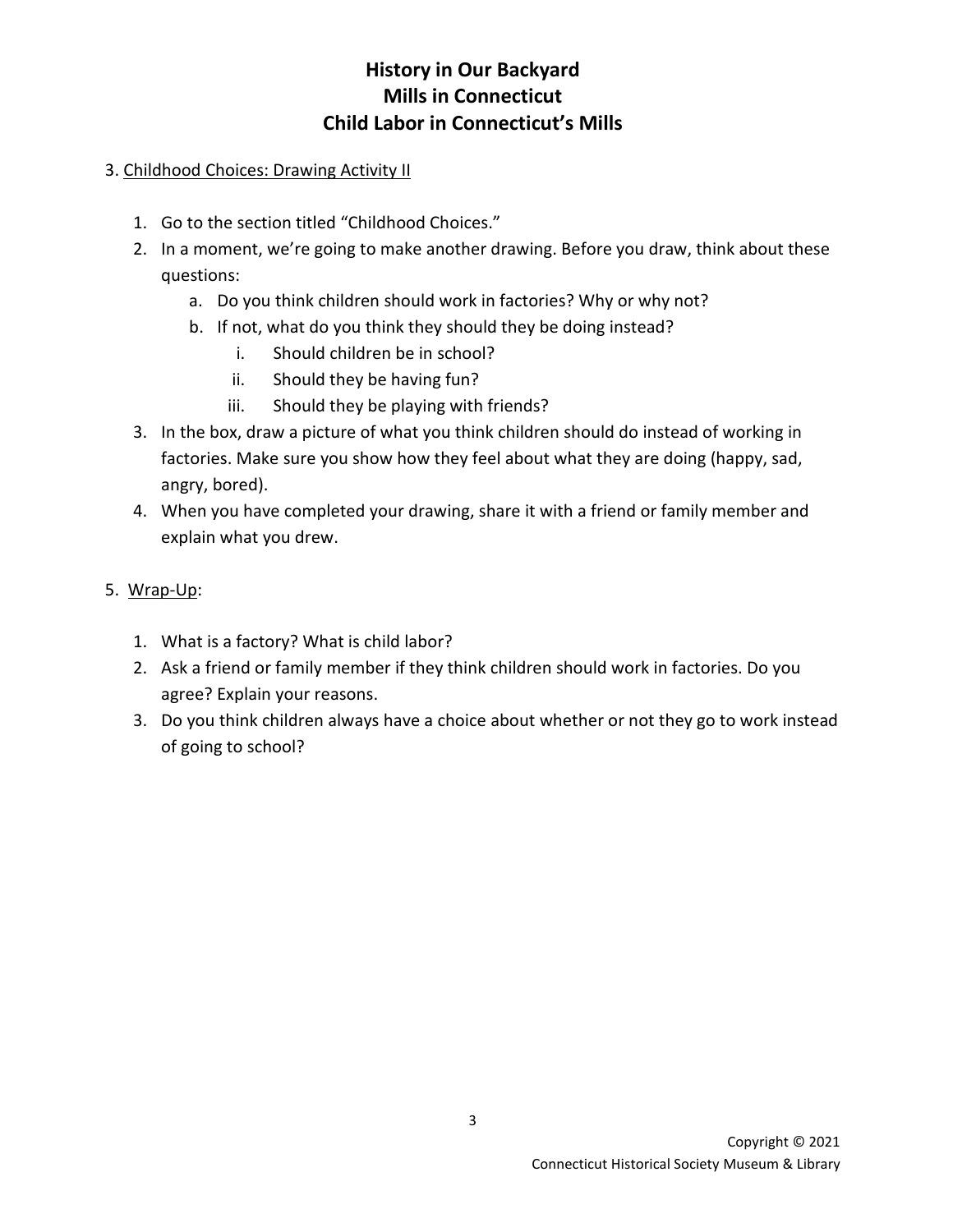**Children in a Factory I** Look, Think, and Share



[Favorable Working Conditions, Cheney Silk Mills,](http://emuseum.chs.org/emuseum/objects/542/favorable-working-conditions-cheney-silk-mills?ctx=1c0d0222f38902e55cf52667a0eefe709476f1d2&idx=0) photographed by Lewis Hine, 1924. Photography; gelatin silver print on paper. The Newman S. Hungerford Museum Fund, 2001.53.5, The Connecticut Historical Society.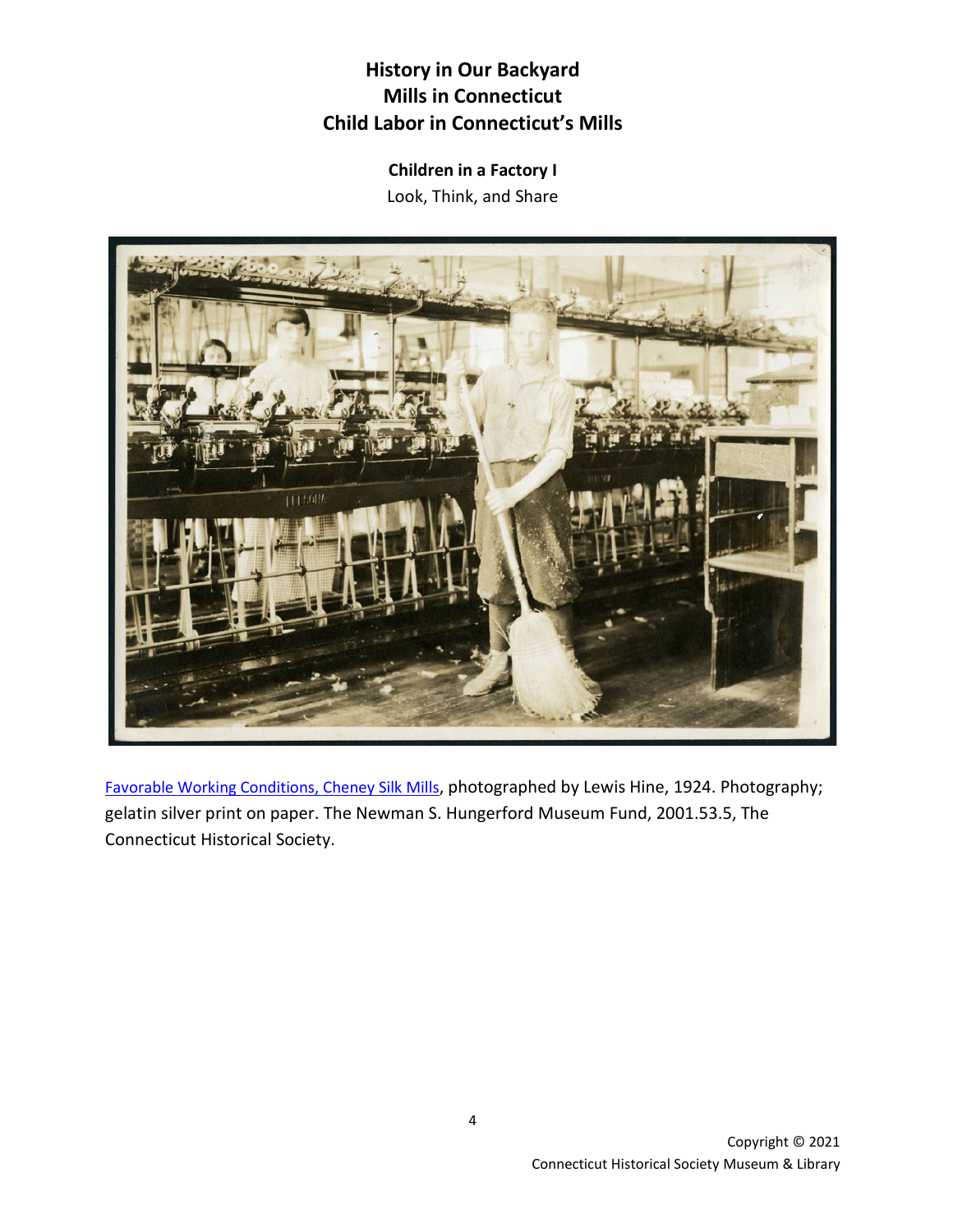**Children in a Factory II** Look, Think, and Share



Mamie LaBerge at her machine. She was under legal age. Spinner at the Spring Village Mill. Photographed at Glen Allen Mill, Winchendon, Massachusetts, September 1911. Photo by Lewis Hine Courtesy of Yankee Magazine website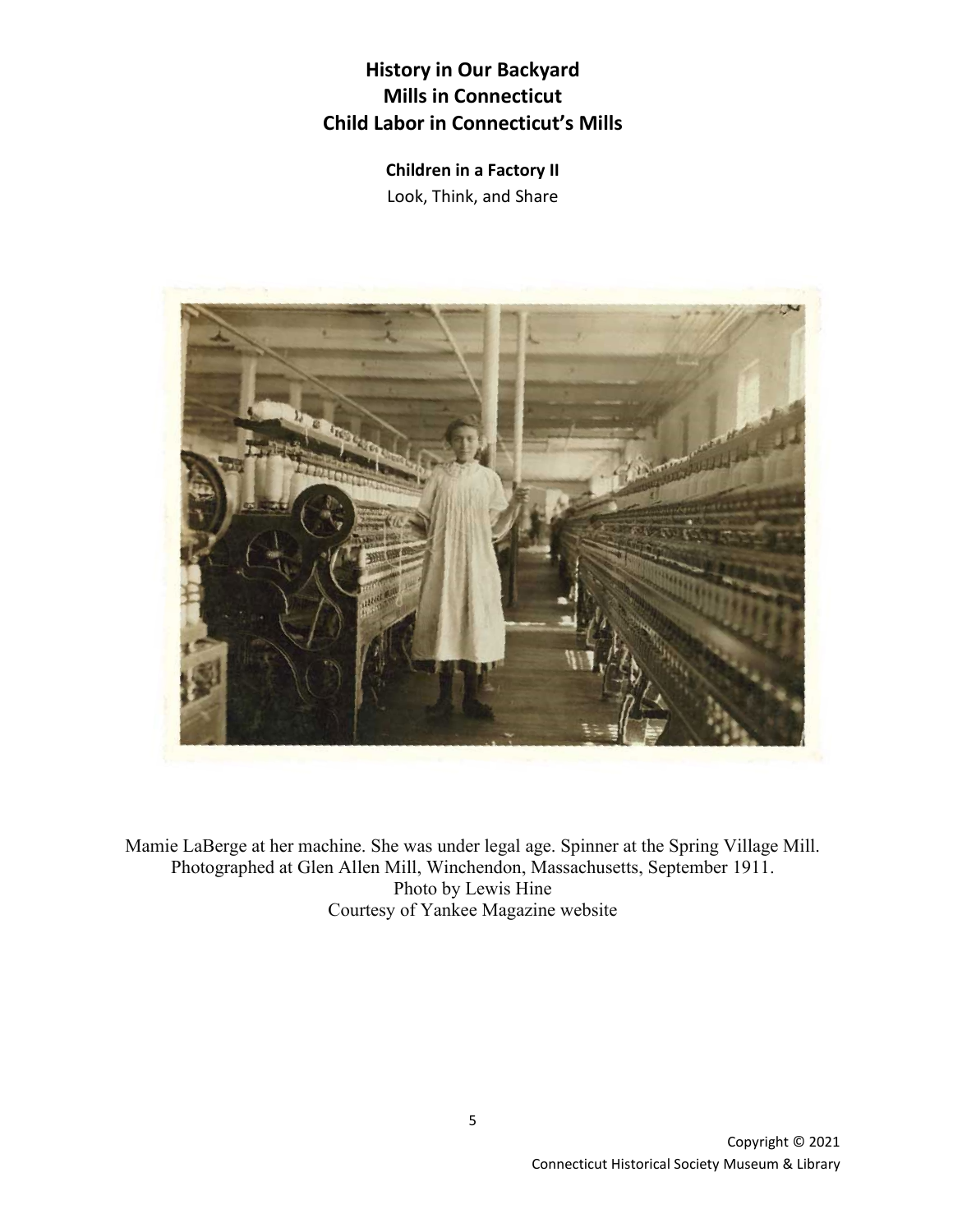### **Fast Facts About Child Labor**

- In the late 1800s and early 1900s, as factory work expanded, some children as young as four years old would work in factories, rather than going to school.
- Factories hired children for many reasons.
	- Children could be paid much less than adults.
	- Children are smaller than adults and could fit in spaces and do jobs that adults could not.
- Children would often work very long days (10 hours or more). How many hours a day do you go to school?
- Child labor continued in the United States until 1938, when the Fair Labor Standard Acts became law.

#### **Learn More:**

More information on child labor in Connecticut (CT Humanities): <https://connecticuthistory.org/child-labor-in-connecticut/>

Photographs of child labor in Connecticut (Library of Congress): <https://www.loc.gov/collections/national-child-labor-committee/?fa=location:connecticut>

More information on Connecticut mills and locations you can visit may be found on the Connecticut Historical Society's *History in Our Backyard* in the towns of Windham, Willington, Stafford, Sterling, and Plainville. Please visit chs.org/historyinourbackyard to access the pins.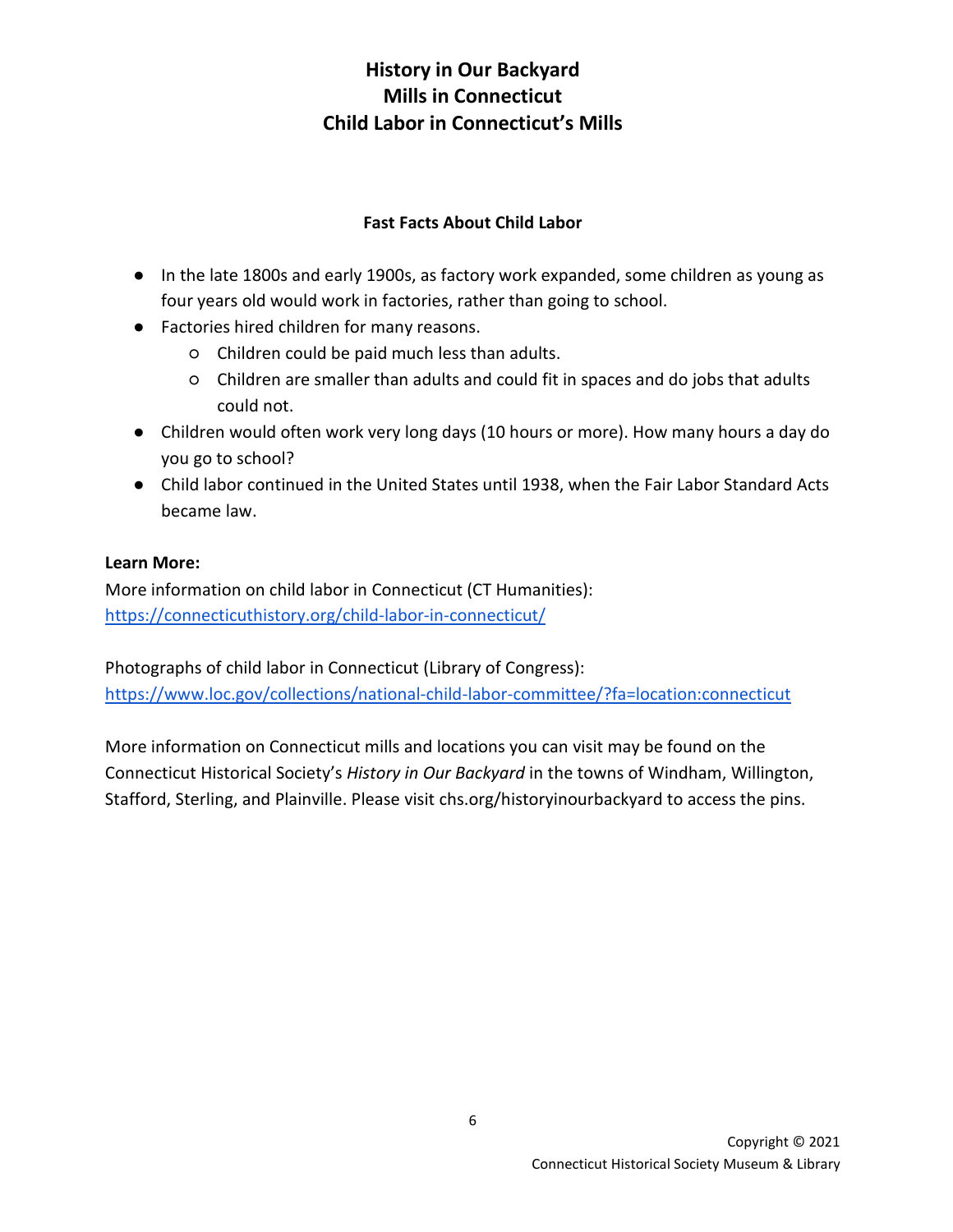**Me in a Factory!** Drawing 1